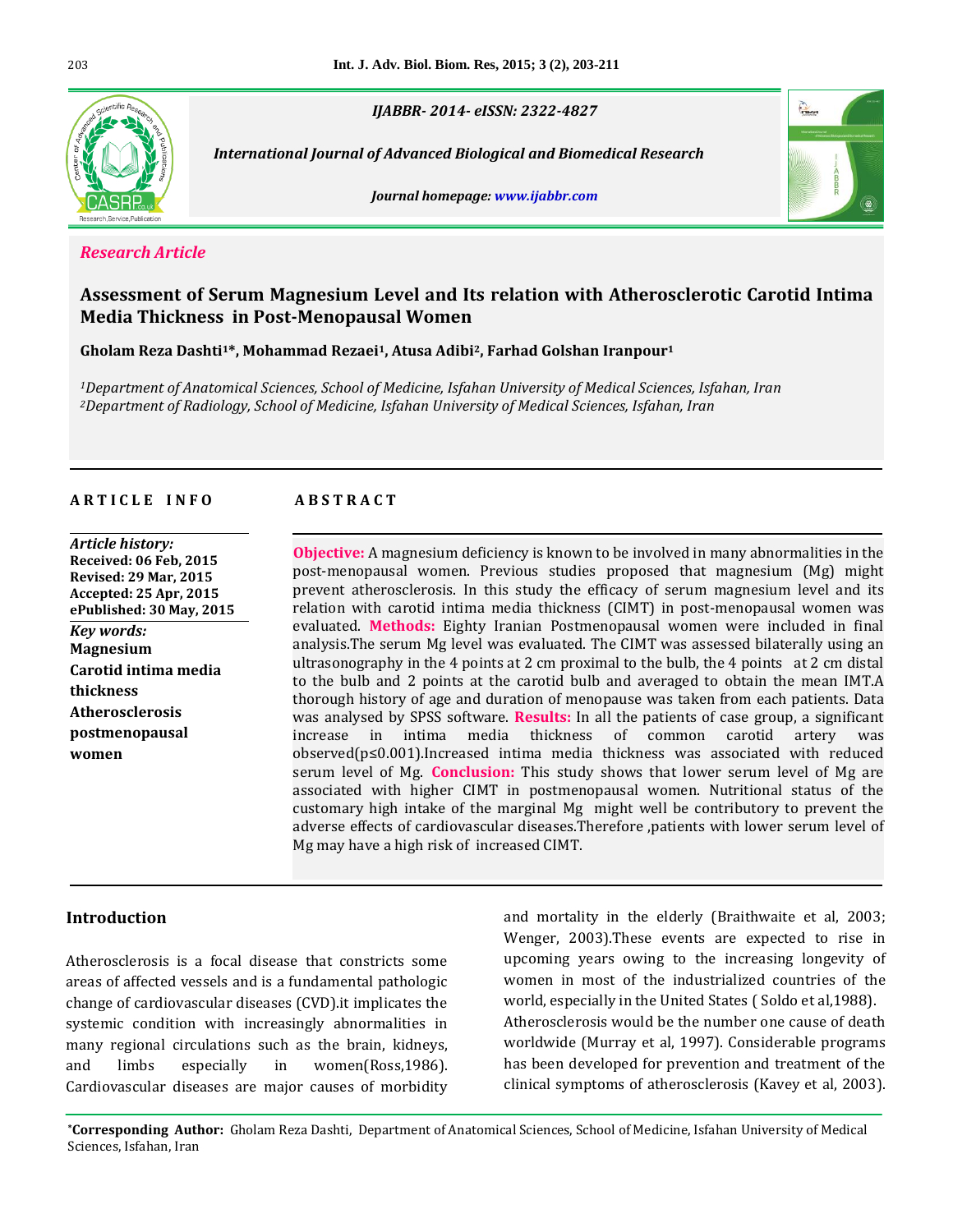Prevention of atherosclerosis is paramount to the health of every woman and has caused severe financial burden on every nation (Manson et al, 2002). The cardiovascular events (CV) is a multi factorial diseases and may be due to risk factors including high blood pressure, cholesterol, overweight, lack of physical activity and diabetes (Knopman et al, 2001). It is reported that high blood pressure is a major risk factor among the elderly, particularly for the increased arterial stiffness (O'Rourke, 1990).The identification of high risk individuals by different independent predictors of cardiovascular risk factors along with timely referral is urged as more than two-thirds of women who suddenly die of cardiovascular events had no prior sign of the disease (Mathews et al, 1989).

Menopause is a risk factor for cardiovascular disease because estrogen withdrawal has a harmful effect on cardiovascular function and metabolism (Shlipak et al, 2000). Estrogen is believed to have a beneficial effect on the inner layer of artery wall to keep blood vessels flexible. Decrease in the natural hormone level of estrogen, is considered to be a substantial risk factor in CVD among post-menopausal women (Manson et al, 2003).

Magnesium is the fourth most abundant mineral found in the body which is essential for good health. Approximately 50% of its total in the body is found in bone. The other half is found predominantly inside cells of body tissues and organs. Mg is needed for more than 300 biochemical reactions in the body. It also helps regulate blood sugar levels, promotes normal blood pressure, and is known to be involved in energy metabolism and protein synthesis. There is an increased interest in its role in preventing and managing disorders such as hypertension, cardiovascular disease, and diabetes. Magnesium is one of the natural mineral that been reported to be related to risk factors associated with many aspects of the CVD (Arsenian, 1993). Magnesium is found in whole grains, green leafy vegetables and nuts .It is a critical cofactor for hundreds of enzymes and is reported to be a natural antagonist of intracellular calcium, affecting many aspects of the cardiovascular system**.** Moreover, magnesium may have a myocardial protective role (Chakraborti et al, 2002). It seems that Magnesium supplementation improves myocardial metabolism, inhibits calcium accumulation and myocardial cell death. Mg was reported to improve vascular tone, peripheral vascular resistance, after load and cardiac output, reduces cardiac arrhythmias and improves lipid metabolism (Hoorn et al, 2010). Several studies reported that lower serum level of Mg or hypomagnesaemia found commonly in elderly hospitalized patients were suffering from coronary artery disease (Longo et al, 2001). Mg in the In vitro animal studies showed to prevents atherosclerosis by maintaining endothelial function and improving the lipid profile (Altura et al, 1990; Maier et al, 2004). Hypomagnesaemia has been found to be associated to the bowel disease, diabetes mellitus and metabolic syndrome .It appears that inappropriate medication use such as taking proton pump inhibitors is associated with Hypo-magnesia in elderly patients (Hoorn et al, 2010).

Carotid intima-media thickness (CIMT) is an indicator that has been proposed to be added to measure cardiovascular risk factors to improve risk prediction and individual risk assessments (Meinzer et al, 2006, Xie et al., 2011).Carotid artery disease has a major role in the etiology of stroke and CVD. Carotid ultrasound has been widely used to detect carotid atherosclerosis by measuring CIMT and carotid plaque (CP). CIMT and plaque together has been reported as imaginary biomarkers of subclinical atherosclerosis (Spence et al,2002).In addition carotid atherosclerotic plaque, reported to be a powerful non-invasive imaging tool for vascular risk estimation, and stronger predictor for future ischemic stroke(IS) than CIMT (Mathiesen et al,2011;Wannarong et al,2013).Previous epidemiologic studies suggested that serum Mg concentration was inversely associated with general atherosclerosis, as indicated by CIMT (Kupetsky-Rincon et al,2012).

In one of the study, relation between Mg-CIMT has not been fully assessed in healthy individuals and the findings in dialysis patients cannot be generalized to general population. To our knowledge, only a cross sectional study along with Atherosclerosis Risk community (ARIC) study has reported this association of higher serum Mg levels to be inversely associated with CIMT in the general population (Hashimoto et al, 2010; Ma et al, 1995). In ARIC research study, the relationship between Mg levels with CIMT (Ma et al, 1995) and ischemic stroke (Ohira et al, 2009) were reported to be increased among Whites than Blacks, while data in relation to Iranian women has not been assessed. Moreover, it was reported that dietary Mg was associated with higher risk of CHD mortality in Chinese women with a lower dietary calcium/Mg ratio (Dai et al, 2013).

Due to ethnic and environmental factors, Mgatherosclerosis association may be modified; so many studies are to be conducted in a variety of populations to get the final assessment on this issue. Few studies and not much work about the role of magnesium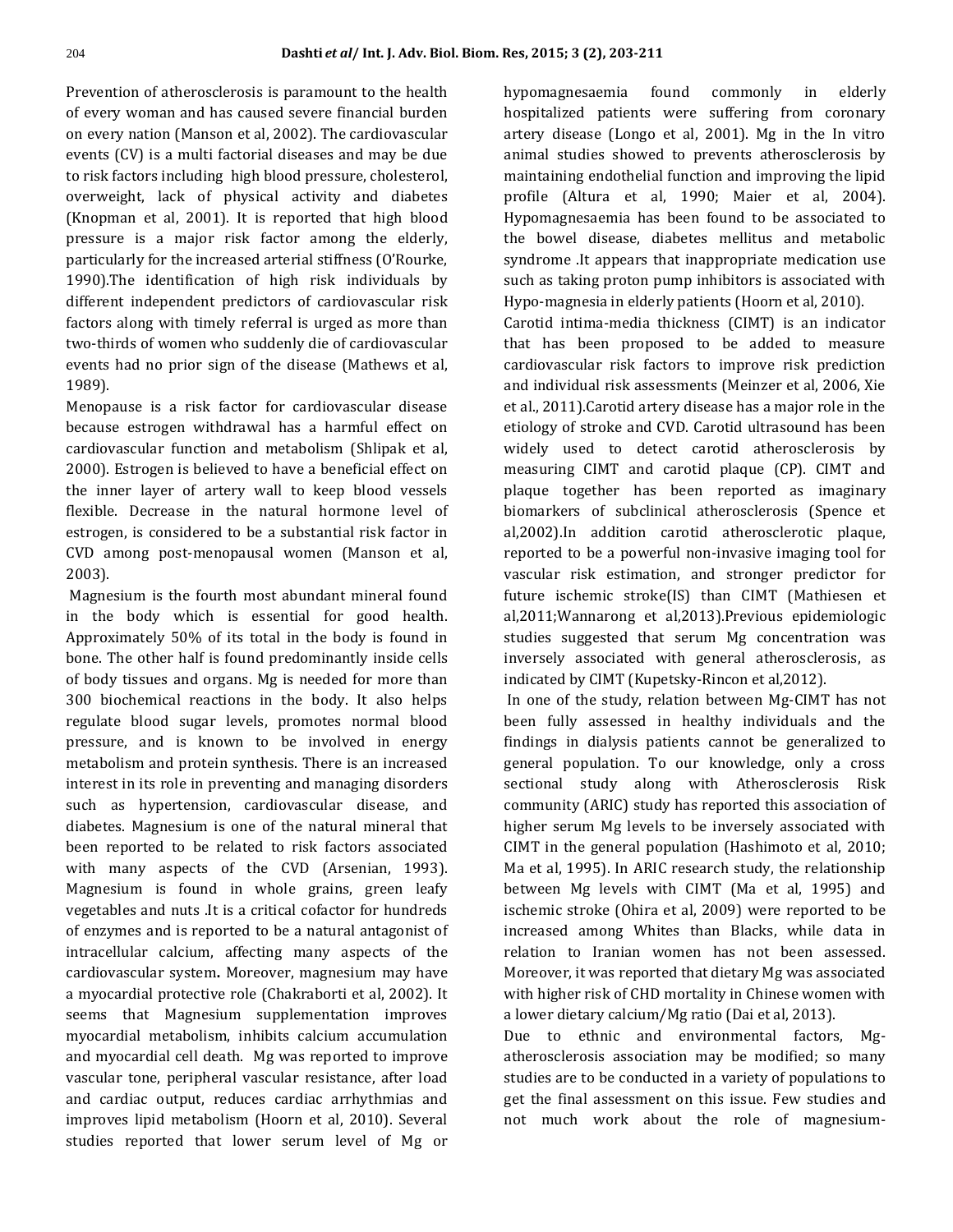atherosclerosis in postmenopausal women has been done in Iran.

So we conducted this study to assess the hypothesis that serum magnesium level of the post-menopausal women can be related with carotid intima media thickness; as the consequences has not been clearly recognized in Iranian women. It would be useful to provide some clinical recommendations for the prediction of CVD and implement prevention programs for high risk postmenopausal women.

### **Patients and method**

#### **Study Design and Population**

This study was conducted on 80 Subjects between November 2013 and November 2015 in the Kashani care center, Isfahan, Iran The study protocol was approved by ethical committee of Isfahan University of Medical Sciences and written informed consent was obtained from the participants.

# **Demographic characteristics and traditional risk factors**

Iranian Postmenopausal women included in this study, where those who had at least 1 year duration passed since the last menstrual period were included .Exclusion criteria included ; alcoholics, problems interfering with the normal activities, hyperparathyroidism, diabetes mellitus, chronic kidney or liver dysfunction and history of taking drugs affecting the atherosclerosis, history of heart failure or obvious heart disease.

The diagnoses were confirmed by radiological and laboratorial findings in patients with CVD sign and symptoms. Thereafter, the participants were classified as depending on radiological findings into healthy patients or with atherosclerosis and enrolled in the following two groups.

In addition, participant's demographic information such as age, length time of the menopause, clinical, risk factor and other manifestations were collected. These forms contain detailed questions in relation to family history, personal and medical history, and hormone and medications intake.

#### **Laboratory Assay**

#### **Measurement of serum Magnesium**

A venous blood sample were obtained in the morning after a 12 h fast from each participant. Serum was obtained by centrifuging at 3000 rev/min for 10 min at 4 degree C and was separated, aliquots were quickly frozen and stored at -80 degree C within 2h until analysis was performed. The measurement of serum levels of the Mg levels was based on the reaction of Mg with xylidyl blue in an alkaline solution using a commercials kits (Roche Diagnostics, Mannheim, Germany) with a co-efficient variance of 1.2% for human serum .Mg concentration was estimated photo metrically via decrease in the xylidyl blue absorbance of all the patients (Hashimoto et al, 2010).

# **Carotid ultrasound**

The carotid arteries IMT was assessed bilaterally by well trained technician using an ultra sonograph (Siemens, Sonoline G40, and Germany) equipped with a 7.5-MHz linear array type-B–mode transducer (GE-Yokogawa Logiq S6). Each participant has rested for a while in supine position, then her neck was slightly hyper extended and the head was turned away from the sonographer. .CIMT is used as an outcome measure in intervention trials and has recently been promoted as a method for assessing cardiovascular risk in individual patients in clinical practice. In order to obtain CIMT on each right and left side of the far wall of the common carotid artery was measured in the 4 points at 2 cm proximal to the carotid bifurcation, internal carotid artery in the 4 points at 2 cm distal to the carotid bifurcation and 2 points at the carotid bulb and the average measurements of the bilateral values was calculated to obtain the patients mean intima media thickness (Fig. 1). A carotid plaque was defined as a focal thickening  $\geq 1.2$ mm at the level of carotid artery.

#### **Statistical analysis**

Mean and SD values were measured for control and experimented groups. For determination of statistical significance of differences in means between two independent groups, Student's t test was performed.

To adjust the effect of the age and times since menopause, co-variance test was performed. For correlations between variances, Pearson correlation coefficient was used. Probability (p) values were twotailed. Statistical analysis was performed using SPSS software.

## **Results**

The characteristics of the study were 80 patients of which 40 were atherosclerotic cases and 40 controls patients were included in our analysis.

The mean age of the participants was 69.9 and the mean length of time of menopause in two groups was 28.45 as presented in Table 1 with demographic characteristics of subject's age period of menopause.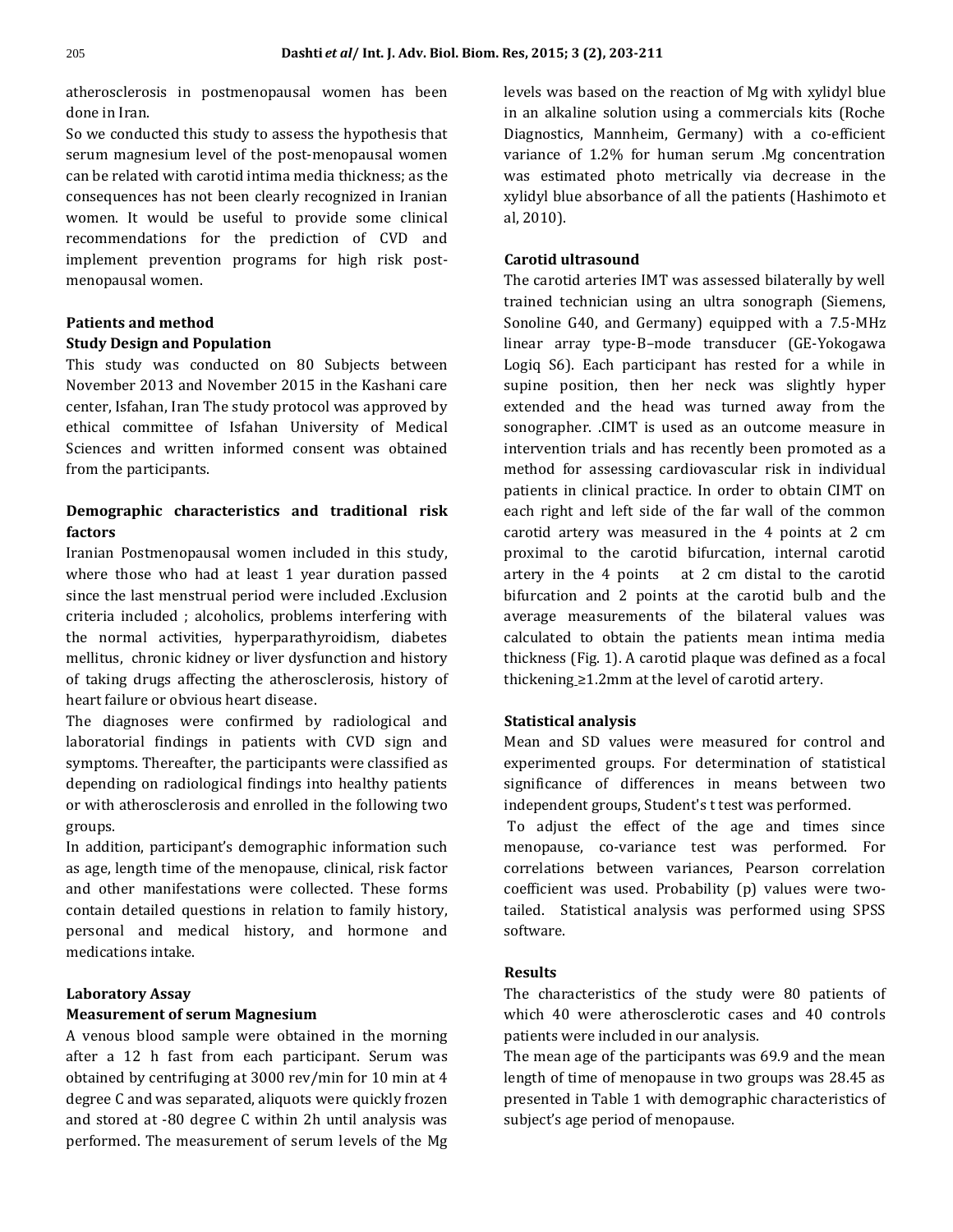The independent t test elucidated mean age (p=0.001) and the mean length of time from menopause (p=0.004) between two groups were found to be statistically significant.

The mean age and the average length of time for menopause was not the same. Co- variance test was used to adjust the effect of age and length of the time from menopause and for comparing of Right IMT, Left IMT and serum level of Mg between the two groups (Table 1).

With controlling of the age and the average length of time for menopause, the RTIMT (p<0.001) and LTIMT (p<0.001) and the Mg (p<0.001) was higher and showed to be more statistically significant than control group (Table2).

In the case group, Pearson correlation coefficient showed the reverse relationship between the serum level of magnesium and the average length of time from the period of menopause (p=0.007 r=-0.419).but there was no apparent relationship between the two varieties in the control group (p=0.47 r=-0.0117) (Table.2).

The Pearson correlation showed that there is no significant relationship in two groups between RTIMT, LTIMT and serum level of magnesium (Ttable3, Fig.2).

| °0<br>--- ----<br>r.<br>-- <i>-</i> r ----<br>---<br>-- |         |            |         |  |
|---------------------------------------------------------|---------|------------|---------|--|
| Variance                                                | Control | Case group | p-value |  |
|                                                         | group   |            |         |  |
|                                                         | SD      | <b>SD</b>  |         |  |
|                                                         | Average | Average    |         |  |
| age                                                     | 11.9    | 9.8        | 0.001   |  |
|                                                         | 66.7    | 73.2       |         |  |
|                                                         |         |            |         |  |
|                                                         |         |            |         |  |
| Duration of                                             | 11.2    | 10.1       | 0.004   |  |
| menopause                                               | 25.6    | 31.3       |         |  |
|                                                         |         |            |         |  |
|                                                         |         |            |         |  |
|                                                         |         |            |         |  |

**Table.1:** The mean age and duration of menopause in the postmenopausal women.

#### **Table.2:**

The mean of serum magnesium level and CIMT in two groups of postmenopausal women.

| Variance     | case group      | control group   | p-value     |  |
|--------------|-----------------|-----------------|-------------|--|
| <b>RTIMT</b> | $0.84 \pm 0.15$ | $0.6 \pm 0.1$   | ${}< 0.001$ |  |
| <b>LTIMT</b> | $0.88 \pm 0.13$ | $0.62 \pm 0.1$  | ~< 0.001    |  |
| MG           | $2.04 \pm 0.29$ | $2.26 \pm 0.33$ | 0.001       |  |

The Independent T-test showed that mean of RTIMT in case groups was statistically significant than control group (p<0.001).

**Table .3:** Pearson correlation between Mg, and CIMT in two groups.

| Case group | Control group |
|------------|---------------|
| Mg         | Mg            |
|            |               |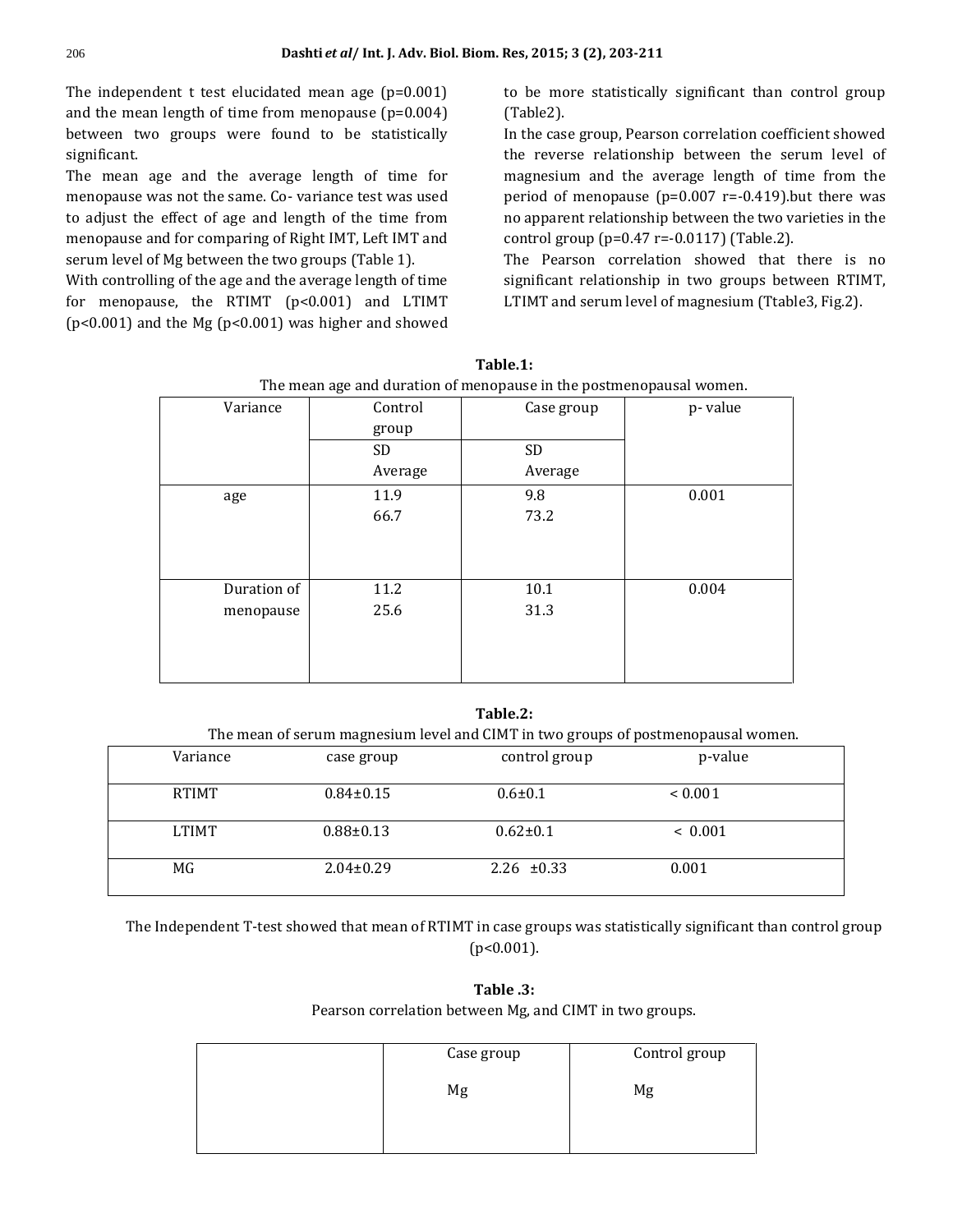207 **Dashti** *et al***/ Int. J. Adv. Biol. Biom. Res, 2015; 3 (2), 203-211**

| r            | $-0.123$ | 0.19    |
|--------------|----------|---------|
| <b>RTIMT</b> | 0.45     | 0.24    |
| P            |          |         |
|              |          |         |
| r            | $-0.06$  | $-0.13$ |
| <b>LTIMT</b> |          |         |
|              | 0.72     | 0.42    |
| P            |          |         |
|              |          |         |



A-control groups B-case groups **Figure1**: CIMT of common carotid arteries in two groups of postmenopausal women.



**Figure 2:** Mean of RTIMT and LTIMT in two groups of postmenopausal women.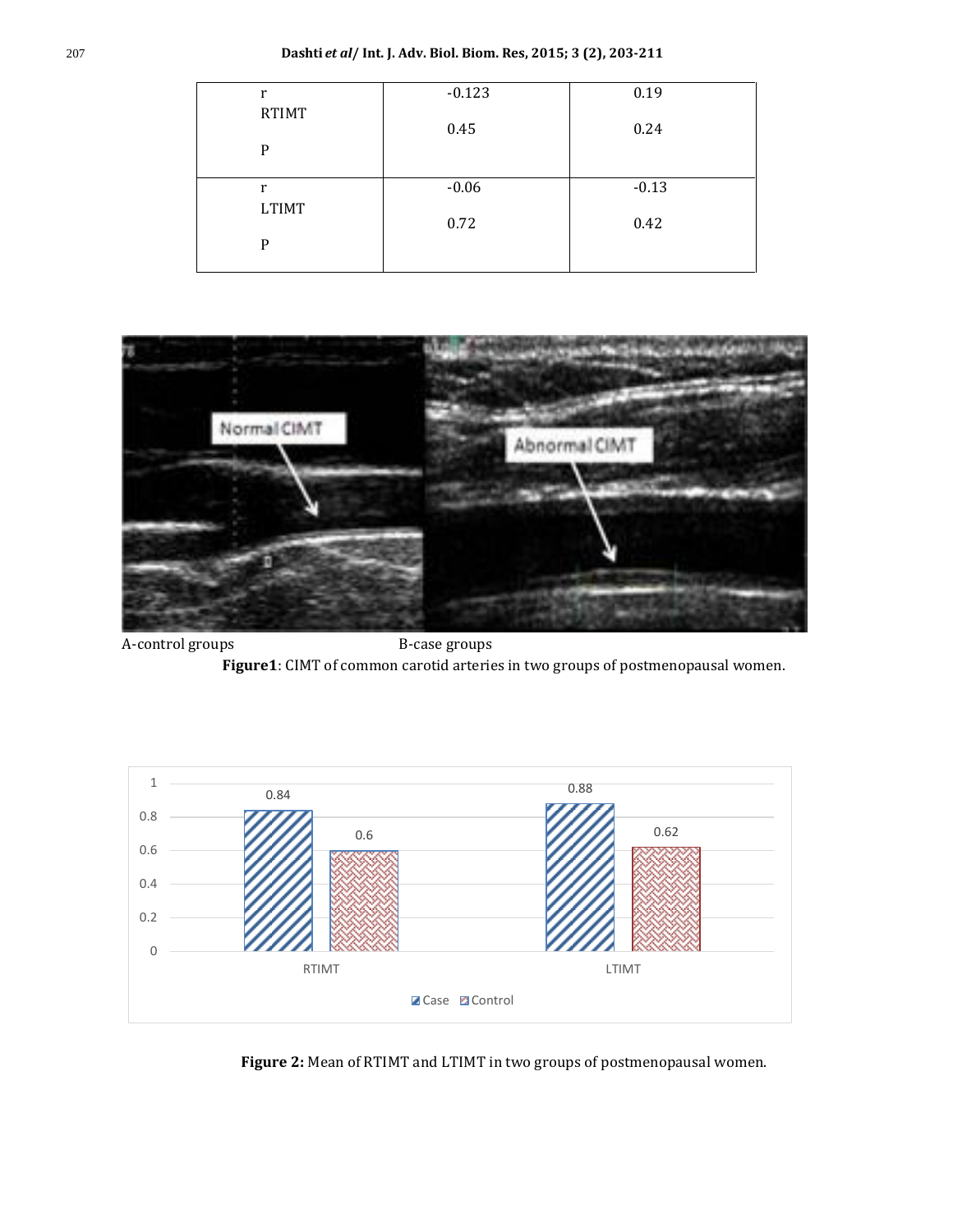#### **Discussion**

In the present study, it was found that age had a differential impact on the association between serum level of Mg and CIMT. The result of the present study was in agreement with a previous finding (Cao et al, 2015), table 1 and table 2 showed the apparent relationship between serum level of Mg and CIMT with age and statistical analyses revealed a significant interaction between serum level of Mg and CIMT with age .Subsequent mean age mean length of time from menopause between two groups of case and control were found to be statistically significant (Table 1).Overall the enzymatic processes using phosphorus as an energy source require magnesium for activation. At present, serum Mg is still the most commonly used parameter for assessing disorders of Mg metabolism in clinical practice(Reinhart 1998).The major sources of Mg in the food supply are dairy products (20%); grain products (18%); vegetables (16%); meat, poultry, and fish (15%); and legumes, nuts, and soya products (13%). Drinking water may also contribute up to 27% of total Mg intake in areas where the water is hard (Marier 1990).

Abnormalities of Mg levels, such as hypomagnesaemia, in nearly every organ system can cause some fatal complications such as ventricular arrhythmia, coronary artery vasospasm and with symptoms including growth failure, pallor, weakness, tremor, muscle and nerve irritability, electromyography changes, hypocalcaemia, and hypokalemia respectively. This abnormality is more important in Postmenopausal women .Mg deficiency in Postmenopausal women who have diabetes or in whom diabetes may develops are at higher risk for hip fracture than non-diabetic postmenopausal women (Lukaski et al, 2002). In post-menopausal women, Mg deficiency induces heart arrhythmias, impairs glucose homeostasis, and alters cholesterol and oxidative metabolism (Seelig 2012).

In the present study of the Iranian postmenopausal women, serum level of Mg was found to be inversely associated with CCA-IMT, which is an indicator of atherosclerosis. It was revealed that patients with increase serum level of Mg in control group had reduced risk of atherosclerosis showing normal CIMT. The CCA-IMT was significantly lower in the patients indicating higher serum level of magnesium. It was found that decrease serum level of Mag was associated with significantly increased CIMT values.

Our findings were in agreement with one communitybased cross-sectional study in middle-aged and elderly Chinese people, Mg levels in serum and urine were found to be inversely associated with CCA-IMT, an indicator of general atherosclerosis (Cao et al, 2015). In an animal experiments, Mg deficiency accelerated the atherosclerotic process (Altura et al, 1990) and orally administered Mg suppressed the development of atherosclerotic lesions (Altura et al, 1990; Orimo et al, 1990; Saito et al, 1990).In a cross-sectional study, the mean level of serum Mg was found to be inversely associated with age-adjusted average CIMT in women and White men but not in Black men (Folson et al, 1995).In a Japanese study, the mean CCA-IMT was significantly lower in patients with higher serum level of magnesium(Hashimoto et al, 2020).

The results of the present study, consistent with the previous studies, found that the mean level of serum Mg was inversely associated with age-adjusted average CIMT in Iranian postmenopausal women.

Although in one study of magnesium supplementation trail in middle aged and older American women, found no significant association between Mg intake and incidence of CVD, CHD or stroke. In contrast they suggested a lower risk for total stroke and ischemic stroke associated with larger intakes of Mg (Song et al, 2005).Several cohorts studies have prospectively examined the relation between dietary Mg intake and the risk for developing CHD in men and yielded mixed results (Abbot et al,2003;Al-delaimy et al,2004).Some animal studies ,although not all ,have suggested potential neuroprotective effects by Mg supplementation in rodent stroke models (Zhu et al, 2004).Overall ,the evidence is not convincing because of sparse data, and further investigation in prospective studies with sufficient cases of incident stroke is warrented.

Serum Mg level is dependent on many varieties, for example the speed of blood flow, and serum level of calcium .It seems that, the role of Mg in CIMT might be controversial. Estrogen is associated with reduced subclinical atherosclerosis progression in healthy postmenopausal women. The pro-coagulant effect of estrogen is intensified by Ca; Mg—which counteracts many steps in the coagulation cascade and inhibits platelet aggregation and adhesion. Mg enhances estrogen's central nervous system protective effects which is important in improvement of cerebral blood flow (Chi et al, 1989).Low Mg levels was reported to be associated with a pro inflammatory state, oxidative stress, endothelial dysfunction and platelet aggregation, which may potentially accelerate the formation of plaque(Maier et al,2004).

Considering the significantly inverse relationship of the serum Mg level with CIMT in postmenopausal women observed in our study, we suggest a protective role of Mg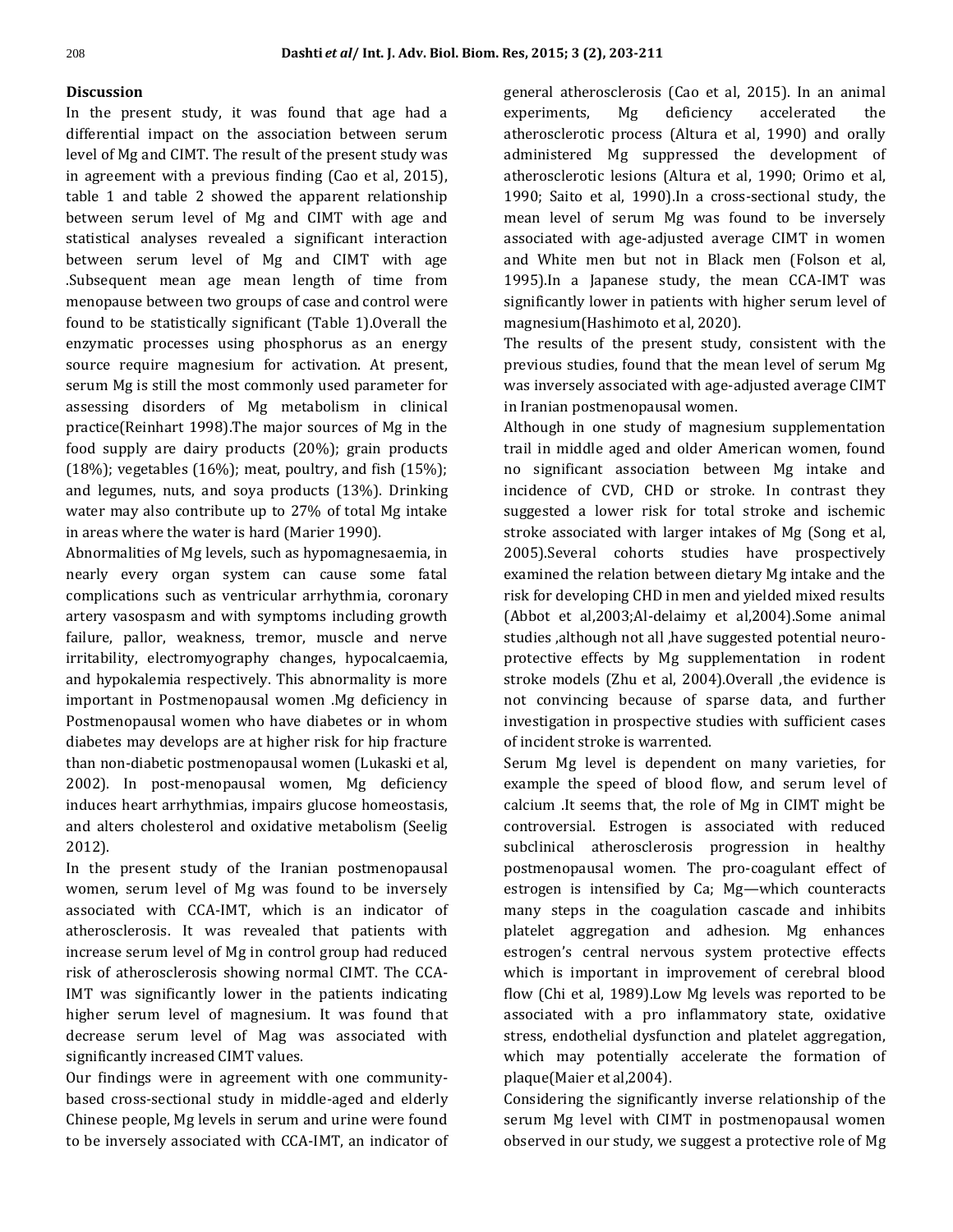in the process of atherosclerosis. Overall, the evidence is convincing about Mg favorable effect on atherosclerosis in terms of improving lipid metabolism. Further investigation in prospective studies are needed to elucidate the role of Mg in lipid metabolism.

# **Conclusion**

In the present study, measurement of average carotid intima-media thickness by B-mode ultra sound, an indicator of atherosclerosis, enabled us to examine the relationship of serum Mg level with early atherosclerosis in asymptomatic adults. Low serum Mg level seemed to be a risk factor for development of atherosclerosis. The associations of serum and dietary Mg with hypertension, diabetes, asymptomatic atherosclerosis, and CVD risk factors in these crosssectional analyses cannot be inferred to be causal, as they may be biased due to non response or misclassification of variables. They also cannot clarify whether low serum Mg contributes to the etiology of these conditions or is a result of the diseases and their treatment.

While some race and gender inconsistencies remain to be explained, these data provide suggestive evidence of the role of Mg in atherosclerosis. While recommendations based upon data obtained from cross-sectional studies must be made cautiously. These results suggest that the clinical monitoring of Mg status among postmenopausal women with hypertension and CVD might be useful and foods rich in Mg (such as nuts, green vegetables, soya beans, and whole grains) may provide protection against these chronic diseases. In these consideration, this study suggests that the customary high intake of the Mg might well be contributory in the prevention and treatment of the adverse cardiovascular effects.

#### **Acknowledgements**

This work was funded by Isfahan University of Medical Sciences ,Isfahan, Iran. The authors would like to gratefully acknowledge them for financially supporting this research project. The authors thank Mr .M.H. Shamsi for his assistance. It should be noted that there is no conflict of interest in this paper.

# **References**

Abbott RD, Ando f, Masaki KH, Tung KH, Rodriguez BL, Petrovitch H, Yano K, Curb JD .Dietary magnesium intake and the future risk of coronary heart disease (the Honolulu Heart Program).Am J Cardiol..2003 (92):665- 669.

Al-Delaimy WK, Rimm EB, Willet WC, Stampfer MJ, Hu FB .Magnesium intake and risk of coronary heart disease among men. J Am Coll. Nutr. .2004(23):63-70.

Altura BT, Brust M, Bloom S, Barbour RL, Stempak JG, Altura BM. Magnesium dietary intake modulates blood lipid levels and atherogenesis. Proc Natl Acad Sci USA. 1990: 87:1840–1844.

Arsenian MA. Magnesium and cardiovascular disease. Progress in cardiovascular diseases. 1993; 35(4):271- 310.

Chakraborti S, Chakraborti T, Mandal M, Mandal A, Das S, Ghosh S. Protective role of magnesium in cardiovascular diseases: a review. Molecular and cellular biochemistry. 2002; 238 (1-2):163-79.

Braithwaite RS, Col NF, Wong JB. Estimating hip fracture morbidity, mortality and costs. J Am Geriatr Soc. 2003:51**:**364–370**.**

Cao Y, Wang C, Guan K, Xu Y, Su Y-x, Chen Y-m. Association of magnesium in serum and urine with carotid intima-media thickness and serum lipids in middle-aged and elderly Chinese: a community-based cross-sectional study. European journal of nutrition. 2015:1-8.

Dai Q, Shu XO, Deng X et al. Modifying effect of calcium/magnesium intake ratio and mortality: a population-based cohort study.BMJ.2013: 3(2):2012- 002111.

Hashimoto T, Hara A, Ohkubo T et al .Serum magnesium,ambulatory blood pressure,and carotid artery alteration: the Ohasama study. Am J Hypertens. 2010: 23:1292–1298.

Hoorn EJ, van der Hoek J, Rob A, Kuipers EJ, Bolwerk C, Zietse R. A case series of proton pump inhibitor–induced hypomagnesemia. American journal of kidney diseases. 2010;56(1):112-6.

Kavey R-EW, Daniels SR, Lauer RM, Atkins DL, Hayman LL, Taubert K. American Heart Association guidelines for primary prevention of atherosclerotic cardiovascular disease beginning in childhood. The Journal of pediatrics. 2003; 142(4):368-72.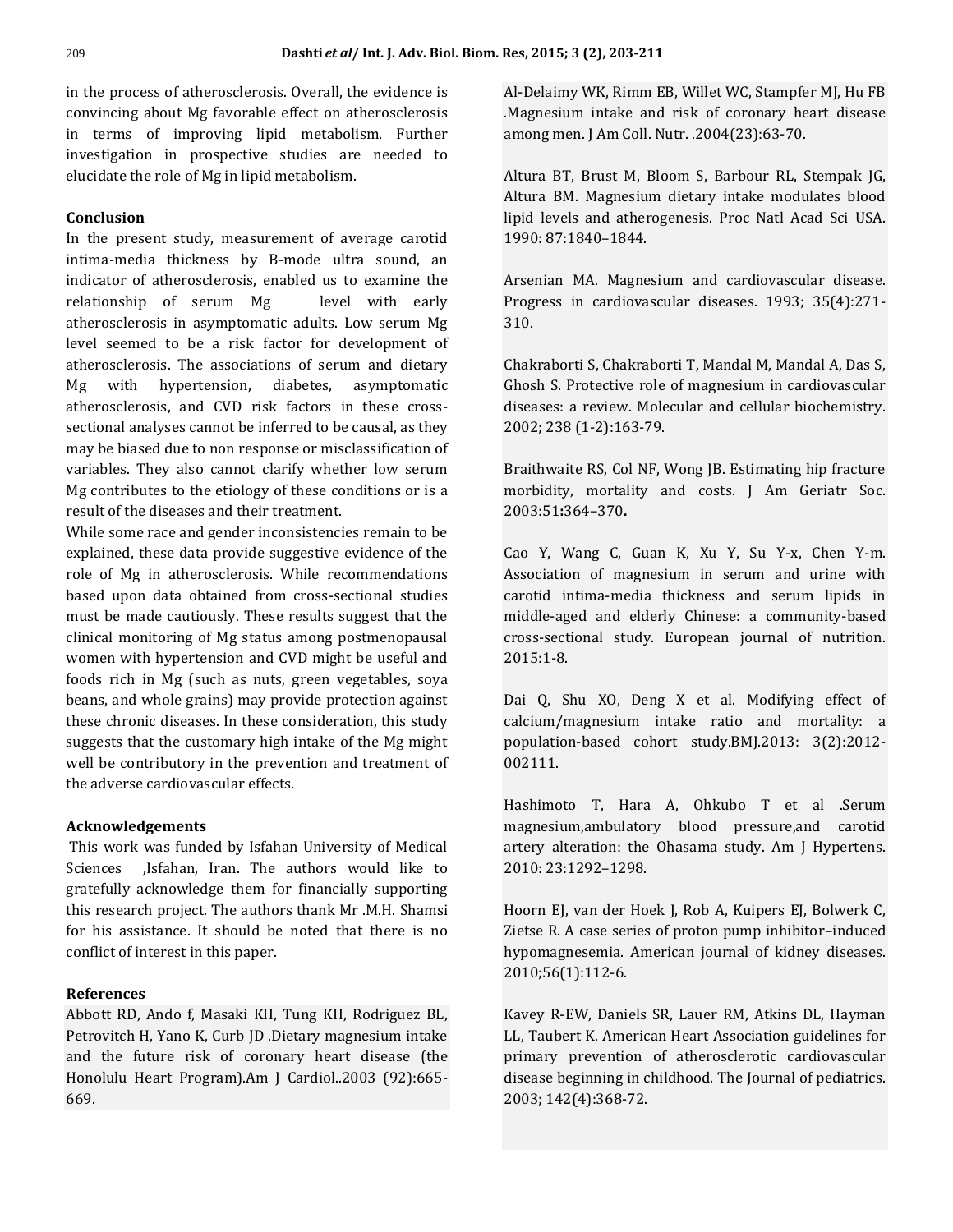Knopman D, Boland L, Mosley T, Howard G, Liao D, Szklo M, et al. Cardiovascular risk factors and cognitive decline in middle-aged adults. Neurology. 2001; 56 (1):42-8.

Ko YH, Hong S, Pedersen PL. Chemical mechanism of ATP synthase magnesium plays a pivotal role in formation of the transition state where ATP is synthesized from ADP and inorganic phosphate. Journal of Biological Chemistry. 1999;274(41):28853-6.

Kupetsky-Rincon EA, Uitto J.Magnesium: novel applications in cardiovascular disease–a review of the literature. Annals of Nutrition and Metabolism. 2012;61(2):102-10.

Longo M, Jain V, Vedernikov YP, Facchinetti F, Saade GR, Garfield RE. Endothelium dependence and gestational regulation of inhibition of vascular tone by magnesium sulfate in rat aorta. American journal of obstetrics and gynecology. 2001;184(5):971-8.

Lukaski HC, Nielsen FH. Dietary magnesium depletion affects metabolic responses during submaximal exercise in postmenopausal women. The Journal of nutrition. 2002;132(5):930-5.

Ma J, Folsom AR, Melnick SL et al. Associations of serum and dietary magnesium with cardiovascular disease, hypertension, diabetes, insulin, and carotid arterial wall thickness: the ARIC study. Atherosclerosis Risk in Communities Study.J Clin. Epidemiol. 1995:48: 927–940.

Maier JA, Malpuech-Brugere C, Zimowska W, Rayssiguier Y, Mazur A. Low magnesium promotes endothelial cell dysfunction: implications for atherosclerosis, inflammation and thrombosis. Biochim Biophys Acta . 2004:1689:13–21.

Manson JE, Greenland P, LaCroix AZ, Stefanick ML, Mouton CP, Oberman A, et al. Walking compared with vigorous exercise for the prevention of cardiovascular events in women. New England Journal of Medicine. 2002; 347 (10):716-25.

Manson JE, Hsia J, Johnson KC, Rossouw JE, Assaf AR, Lasser NL, et al. Estrogen plus progestin and the risk of coronary heart disease. New England Journal of Medicine. 2003; 349 (6):523-34.

Marier JR. Dietary magnesium and drinking water:Effects on human health status. In: Sigel H, Sigel A,Eds.

Compendium on Magnesium and Its Role in Biology, Nutrition, and Physiology. Met Ions BioI Syst1990; 26: 855104.

Mathews KA, Meilahn E, Kuller LH, Kelsey SF, Caggiula AW, Wing RR. Menopause and risk factors for coronary heart disease. New England journal of medicine. 1989; 321(10):641-6.

Mathiesen E.B,Johnsen ST,Wilsgaard T,Bonaa KH,Lochea ML,NjolstadI.Carotid plaque area and intima media thickness in prediction of first ever ischemic stroke: a 10 year follow-up of 6584 men and women:the Tromso study .Stroke.2011;42(4):972-978.

Meinzer M, Elbert T, Djundja D, Taub E, Rockstroh B. Extending the constraint-induced movement therapy (CIMT) approach to cognitive functions: constraintinduced aphasia therapy (CIAT) of chronic aphasia. NeuroRehabilitation. 2006;22(4):311-8.

Murray CJ, Lopez AD. Mortality by cause for eight regions of the world: Global Burden of Disease Study. The Lancet. 1997; 349(9061):1269-76.

Ohira T, Peacock JM, Iso H, Chambless LE, Rosamond WD,Folsom AR. Serum and dietary magnesium and risk of ischemic stroke: the atherosclerosis risk in communities study.Am J Epidemiol. 2009: 169:1437– 1444.

Orimo H, Ouchi Y. The role of calcium and magnesium in the development of atherosclerosis. Experimental and clinical evidence. Ann NY Acnd Sci 1990; 598: 444-457.

O'Rourke, M. Arterial stiffness, systolic blood pressure, and logical treatment of arterial hypertension. Hypertension 1990; 15:339-347.

Ross R. The pathogenesis of atherosclerosis—an update. New England Journal of Medicine. 1986; 314(8):488-500. Reinhart RA. Magnesium metabolism: A review with special reference to the relationship between intracellular content and serum levels. Arch Intern Med 1988;148: 2415-2420**.**

Saito N, Okada T, Moriki T, Nishiyama S, Matsubayashi K. Long-term drinking of MgC12 solution and arterial lesions in female SHRSP. Ann NY Acad Sci.1990; 598: 527-529.